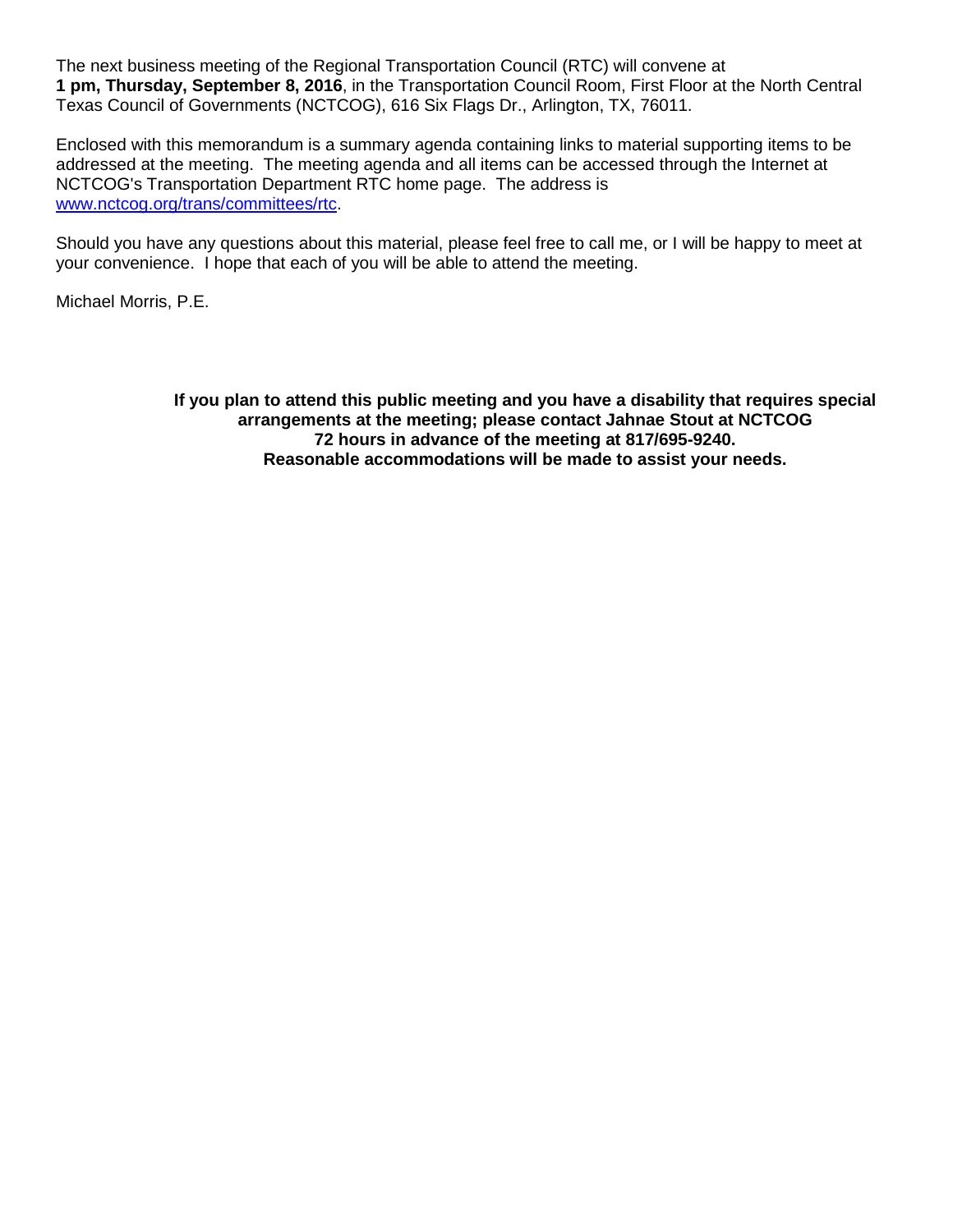# **AGENDA**

## **Regional Transportation Council Thursday, September 8, 2016 North Central Texas Council of Governments**

| $1:00$ pm | <b>Full RTC Business Agenda</b>                               |  |
|-----------|---------------------------------------------------------------|--|
|           | (NCTCOG Guest Secured Wireless Connection Password: rangers!) |  |

## **1:00 –** 1. **Approval of August 11, 2016, Minutes**

**1:05**  $\overline{\boxtimes}$  Action  $\overline{\Box}$  Possible<br>Action  $\Box$  Information Action  $\Box$  Information Minutes: 5<br>Presenter: Ron Jensen. RTC Chair Ron Jensen, RTC Chair Item Summary: Approval of the August 11, 2016, minutes contained in [Reference Item 1](http://www.nctcog.org/trans/committees/rtc/2016/09Sept/Ref.Itm_1.rtc090816.pdf) will be requested.<br>N/A Background:

#### **1:05 –** 2. **Consent Agenda**

| 1:05 | <b>☑</b> Action           |  | $\Box$ Possible |          |  |
|------|---------------------------|--|-----------------|----------|--|
|      | Action $\Box$ Information |  |                 | Minutes: |  |

## 2.1. **Advertising for Transportation Initiatives**

| .1. |             | <b>Advertising for Transportation Initiatives</b>   |
|-----|-------------|-----------------------------------------------------|
|     | Presenter:  | Mindy Mize, NCTCOG                                  |
|     |             | Item Summary: Regional Transportation Council (RTC) |
|     |             | approval of up to \$1,400,000 in new                |
|     |             | funding for Fiscal Year (FY) 2017                   |
|     |             | advertising for transportation initiatives will     |
|     |             | be requested.                                       |
|     | Background: | Since 2014, the RTC and North Central               |
|     |             | <b>Texas Council of Governments</b>                 |
|     |             | (NCTCOG) Executive Board have been                  |
|     |             | authorizing large-scale advertising                 |
|     |             | purchase and placement initiatives                  |
|     |             | annually for the Transportation                     |
|     |             | Department. Electronic Item 2.1.1                   |
|     |             | explains the benefits of these initiatives          |
|     |             | and showcases cost savings obtained                 |
|     |             | from bulk advertising purchasing for the            |
|     |             | Transportation Department. Reference                |
|     |             | Item 2.1.2 provides more information on             |
|     |             | FY2017 advertising costs along with                 |
|     |             | examples of past advertising. Advertising           |
|     |             | campaigns will support AirCheckTexas,               |
|     |             | bike/pedestrian safety, Congestion                  |
|     |             | Management, the Ozone Season                        |
|     |             | Emissions Reduction Campaign, the                   |
|     |             | Vehicle Technologies program,                       |
|     |             | notifications of opportunities for public           |
|     |             | input/public meetings, procurement                  |
|     |             | outreach, regional freight, 511DFW, and             |
|     |             | DFW Connector Pilot program. Last                   |
|     |             | month, the Surface Transportation                   |
|     |             | <b>Technical Committee recommended</b>              |
|     |             | <b>Regional Transportation Council</b>              |
|     |             | approval. RTC approval will be used as              |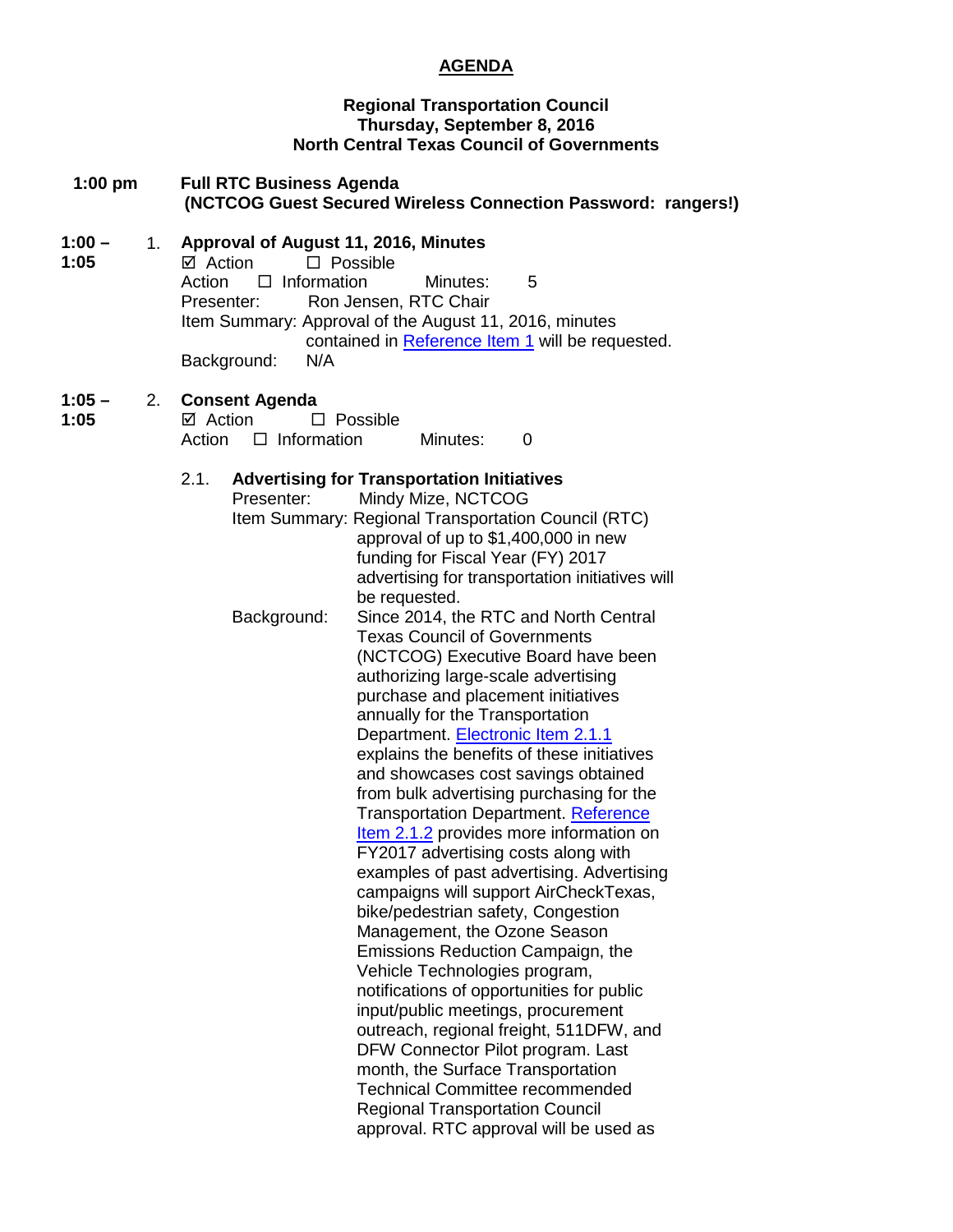recommendation to the NCTCOG Executive Board on September 22, 2016.

## 2.2. **\$50,000 Smart State Grant**

| Presenter:  | Tom Bamonte, NCTCOG                           |
|-------------|-----------------------------------------------|
|             | Item Summary: Staff requests approval for the |
|             | expenditure of up to \$50,000 in Regional     |
|             | <b>Transportation Council Local funds to</b>  |
|             | support Smart State transportation            |
|             | technology initiatives.                       |
| Background: | For several years, the North Central          |
|             | <b>Texas Council of Governments</b>           |
|             | (NCTCOG) has been actively involved in        |
|             | the Texas Technology Task Force (TTTF)        |
|             | which was convened by the Texas               |
|             | Department of Transportation (TxDOT),         |
|             | consists of representatives from both         |
|             | public and private sectors, and is            |
|             | supported by staff at the University of       |
|             | Texas, Austin. TTTF has studied               |
|             | numerous transportation-related               |
|             | technologies and helped TxDOT identify        |
|             | those that warrant ongoing research and       |
|             | development. Such technologies include        |
|             | vehicle automation and open                   |
|             | transportation data platforms. The City of    |
|             | Austin was recently a finalist in the United  |
|             | <b>States Department of Transportation's</b>  |
|             | "Smart City" competition involving            |
|             | connected and automated vehicles. As          |
|             | much of this technology overlaps, these       |
|             | two efforts are now coming together in a      |
|             | Smart State initiative. Plans include         |
|             | efforts to jumpstart smart transportation     |
|             | technology deployments around the State       |
|             | and may include testing of transportation     |
|             | technologies on IH 30 between Dallas          |
|             | and Fort Worth, which has been                |
|             | recognized by the Federal Highway             |
|             | Administration as a test corridor. The        |
|             | requested funds will be used to support       |
|             | NCTCOG's role as part of a statewide          |
|             | coalition of public entities that will be     |
|             | making similar commitments to move            |
|             | forward with transportation technologies      |
|             | to improve safety and mobility.               |
|             |                                               |

| $1:05 -$ |               | <b>Orientation to Agenda/Director of Transportation Report</b> |
|----------|---------------|----------------------------------------------------------------|
| 1:20     | $\Box$ Action | $\Box$ Possible                                                |

- $\Box$  Action  $\Box$  Possible Action **Ø** Information Minutes: 15 Presenter: Michael Morris, NCTCOG
	- 1. Project Delays Due to the Federal Highway Administration Conformity Review
	- 2. BigX Event: Presentation by North Central Texas Council of Governments Emergency Preparedness Department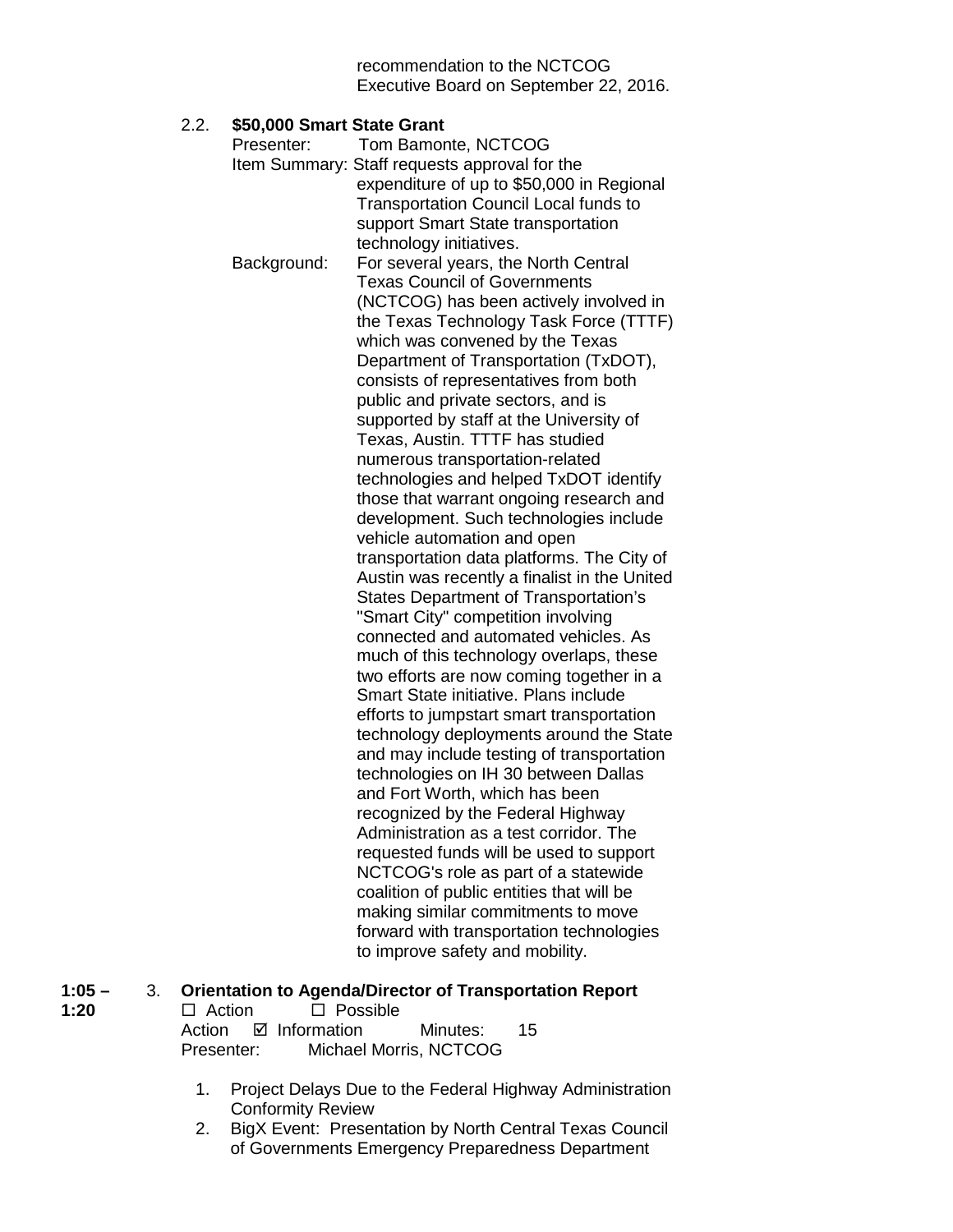Director Molly McFadden at the October 13, 2016, Meeting and Regional Transportation Council Contingency Funds

- 3. McKinney Federal Transit Administration Direct Recipient **Status**
- 4. Potential Transportation Alternatives Program Funding Lapse Update [\(Electronic Item 3.1\)](http://www.nctcog.org/trans/committees/rtc/2016/09Sept/Ref.Itm_3.1.rtc090816.pdf)
- 5. National Association of Metropolitan Planning Organizations Conference in Fort Worth, October 25-28, 2016 [\(Electronic Item 3.2\)](http://www.ampo.org/news-events/2016-ampo-annual-conference/)
- 6. Clean Air Action Day and Ozone Season Update [\(Electronic Item 3.3\)](http://www.nctcog.org/trans/committees/rtc/2016/09Sept/Ref.Itm_3.3.rtc090816.pdf)
- 7. Compressed Natural Gas Fuel System Inspector Training, October 4-5, 2016 [\(Electronic Item 3.4\)](http://www.nctcog.org/trans/committees/rtc/2016/09Sept/Ref.Itm_3.4.rtc090816.pdf)
- 8. Air Quality Funding Opportunities for Vehicles (Electronic [Item 3.5\)](http://www.nctcog.org/trans/air/vehicles/investments/funding/VehicleFundingOpportunities.asp)
- 9. Electronic Survey on Regional Idling Efforts (Electronic [Item 3.6\)](https://www.surveymonkey.com/r/NCTCOGidlereduction)
- 10. "fleets for the future" Cooperative Procurement Grant [\(Electronic Item 3.7\)](http://www.nctcog.org/trans/committees/rtc/2016/09Sept/Ref.Itm_3.7.rtc090816.pdf)
- 11. National Drive Electric Week, September 17, 2016 [\(Electronic Item 3.8\)](https://driveelectricweek.org/event.php?eventid=611)
- 12. September Public Meeting Notice [\(Electronic Item 3.9\)](http://www.nctcog.org/trans/committees/rtc/2016/09Sept/Ref.Itm_3.9.rtc090816.pdf)
- 13. Recent Correspondence [\(Electronic Item](http://www.nctcog.org/trans/committees/rtc/2016/09Sept/Ref.Itm_3.10.rtc090816.pdf) 3.10)
- 14. Recent News Articles [\(Electronic Item 3.11\)](http://www.nctcog.org/trans/committees/rtc/2016/09Sept/Ref.Itm_3.11.rtc090816.pdf)
- 15. Recent Press Releases [\(Electronic Item 3.12\)](http://www.nctcog.org/trans/committees/rtc/2016/09Sept/Ref.Itm_3.12.rtc090816.pdf)
- 16. Transportation Partners Progress Reports

#### **1:20 – 1:35** 4. **Hemphill/Lamar Connector Project and Partnership with the Texas Department of Transportation and Tarrant County**

 $\Box$  Action  $\Box$  Possible Action  $\Box$ <br>Information Minutes: 15 Information Minutes: 15 Presenter: Michael Morris, NCTCOG Item Summary: Staff will request Regional Transportation Council (RTC) approval of a partnership with the City of Fort Worth, the Texas Department of Transportation (TxDOT), and Tarrant County regarding the Hemphill/Lamar Connector project in Downtown Fort Worth. This partnership will likely involve other elements such as a funding exchange of federal and local funds with Tarrant County and implementation of another roadway project and a small transit project in Tarrant County. Background: TxDOT funded right-of-way (ROW) for the Hemphill/Lamar Connector project in 1988, and the project was subsequently environmentally cleared. The City of Fort Worth never utilized the TxDOT funds and instead purchased ROW using City dollars. As part of the IH 30 reconstruction project through Downtown Fort Worth, which was completed in late 2000, TxDOT funded and built three IH 30 bridges over Hemphill/Lamar to enable the future Hemphill/Lamar Connector to be built. In 2001, the RTC funded \$13.7 million total for a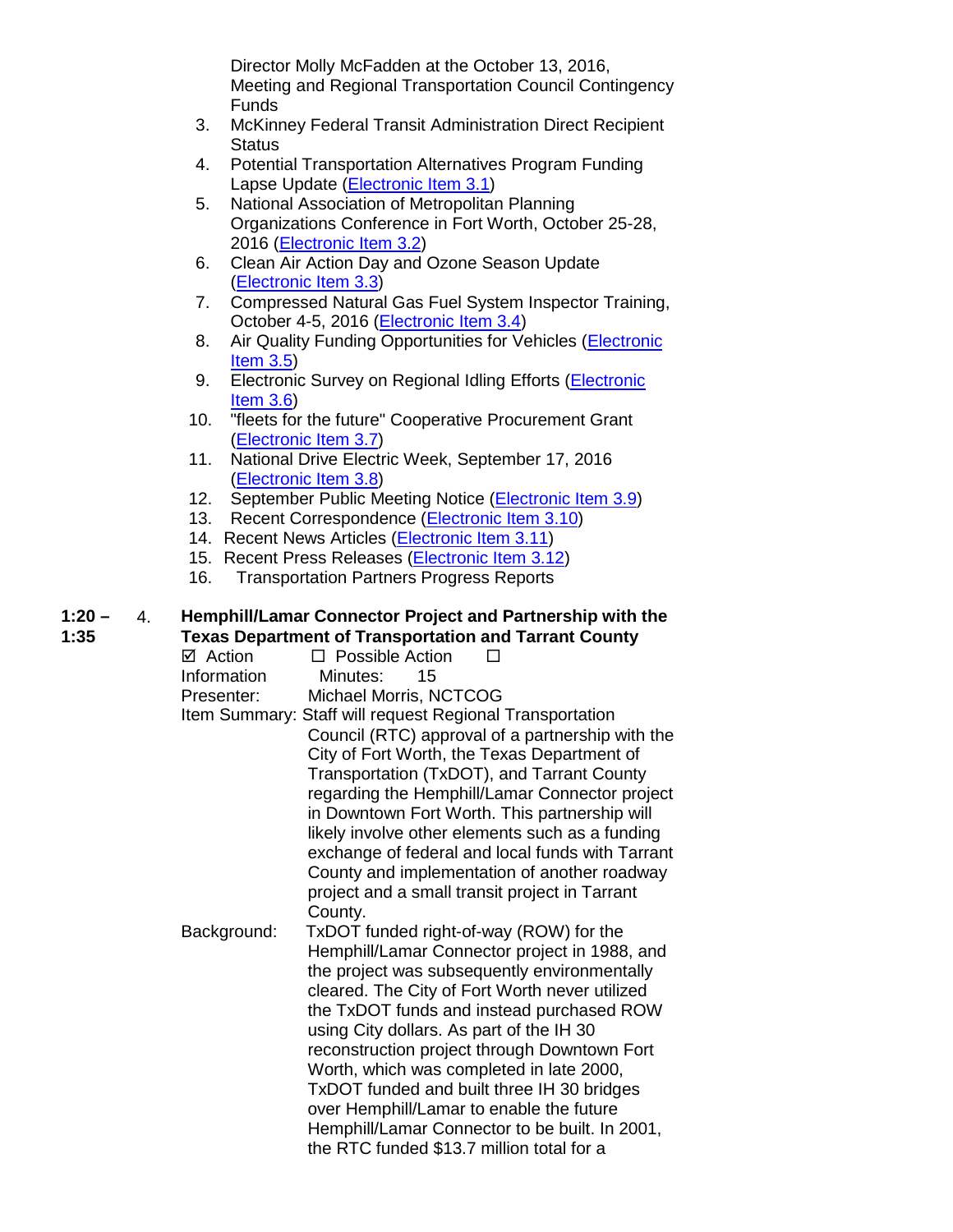combined project consisting of "SH 180 (Lancaster)/Hemphill/Lamar/Taylor" streets. In 2005, at the City's request, the RTC split the single project into two separate projects: 1) Lancaster and 2) Hemphill. Later in 2005, at the City's request, the RTC decreased funding on the Hemphill project to \$682,719 total for engineering, with the rest of the money being moved to Lancaster. In 2009, the RTC defederalized the Hemphill project at the City's request. Through this action, the federal funds were moved to another project (Golden Triangle Blvd.), and excess local funds from that project were moved onto Hemphill. The City requested this change to allow the project to proceed without going through a federal environmental process.

In the meantime, the project cost has risen to a total of

\$50 million and the City of Fort Worth has \$26.69 million available. In order to finally construct this project, staff proposes a partnership with the City of Fort Worth using its remaining funds for this project, along with an additional

\$3 million from Tarrant County, a TxDOT State match to any federal RTC funds placed on the project, and TxDOT waiver of direct State costs for on-system portions of the project.

This month, staff will request RTC approval of the federal Surface Transportation Program – Metropolitan Mobility funds to enable the City of Fort Worth to begin executing the necessary agreements needed to construct the project. The request for approval would also direct staff to administratively amend the Transportation Improvement Program and other administrative/planning documents to add these funds. Next month, staff will bring back a larger partnership that enables greater Tarrant County participation in the funding program. It is anticipated that this partnership will include: 1) early approval of Proposition 1 funds for a needed intersection improvement(s) near SH 199 and IH 820 (see [Electronic Item 4.1\)](http://www.nctcog.org/trans/committees/rtc/2016/09Sept/Ref.Itm_4.1.rtc090816.pdf), 2) transit funding for a pilot transit project in Everman, Crowley, and Forest Hill, and 3) a potential federal/local funding exchange that will make local funds available for Tarrant County and RTC roadway projects. [Reference Item 4.2](http://www.nctcog.org/trans/committees/rtc/2016/09Sept/Ref.Itm_4.2.rtc090816.pdf) includes a funding table outlining each agency's commitment to the Hemphill/Lamar Connector project. **Electronic Item 4.3** contains a photo of the future connection.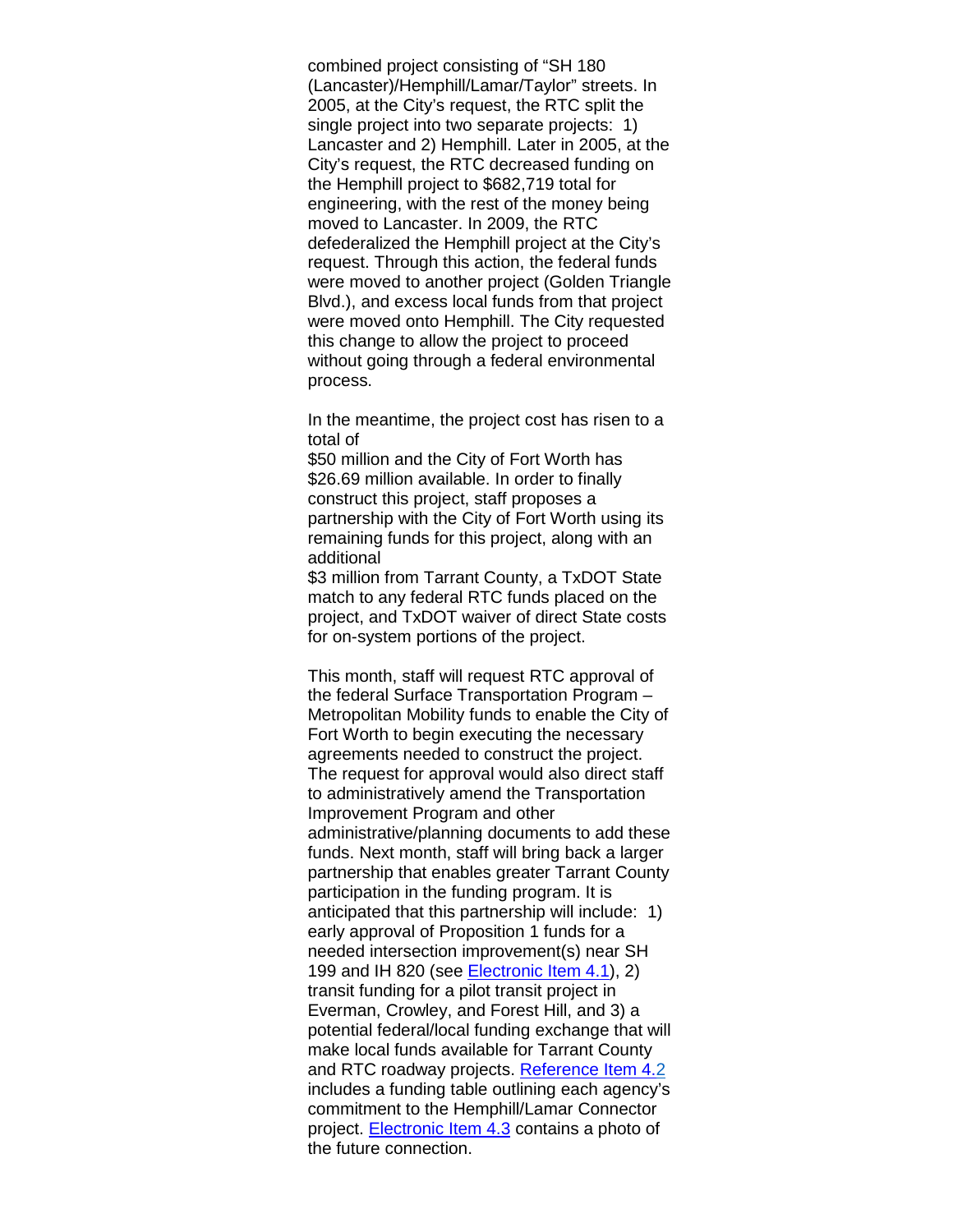| Action<br>$\boxtimes$ Information<br>10<br>Minutes:<br>Sandy Wesch, NCTCOG<br>Presenter:<br>Item Summary: Staff will summarize the effectiveness of the<br>agreement with<br>the United States Army Corps of Engineers<br>(USACE) under<br>Section 214 to expedite Section 404/408<br>permits for regionally significant transportation<br>projects.<br>Background:<br>In October 2008, the North Central Texas<br>Council of Governments (NCTCOG) and the<br>USACE initiated a \$500,000 pilot program that<br>enabled a dedicated USACE staff position to<br>review Section 404 and 408 permits associated<br>with regionally significant transportation<br>projects. Due to the initial success of the pilot<br>project, the Regional Transportation Council<br>(RTC) authorized \$1.2 million of Regional Toll<br>Revenue (RTR) funds in 2011 to continue the<br>program until December 31, 2016. In August<br>2015, the RTC approved an additional funding<br>allocation of \$500,000 to extend the program<br>through FY2018. The current Transportation<br>Improvement Program has waived the local<br>match for this program in FY2017 and FY2018.<br>Since the program began in 2008, 114 permit<br>decisions have been issued through the<br>agreement, preventing permitting delays for<br>projects such as North Tarrant Express, DFW<br>Connector, the Horseshoe Project, and SH 360.<br>Benefits of the program included proven savings<br>of time and money, as well as the preservation<br>of the regional aquatic environment. Program<br>participants have included local governments<br>and transportation agencies.<br>$1:45 -$<br><b>High-Occupancy Vehicle/Managed Lane Report</b><br>6.<br>1:55<br>$\Box$ Action<br>$\Box$ Possible<br>10<br>Action<br>$\boxtimes$ Information<br>Minutes: | $1:35 -$ | 5. |               | Section 214/United States Army Corps of Engineers Update |
|-------------------------------------------------------------------------------------------------------------------------------------------------------------------------------------------------------------------------------------------------------------------------------------------------------------------------------------------------------------------------------------------------------------------------------------------------------------------------------------------------------------------------------------------------------------------------------------------------------------------------------------------------------------------------------------------------------------------------------------------------------------------------------------------------------------------------------------------------------------------------------------------------------------------------------------------------------------------------------------------------------------------------------------------------------------------------------------------------------------------------------------------------------------------------------------------------------------------------------------------------------------------------------------------------------------------------------------------------------------------------------------------------------------------------------------------------------------------------------------------------------------------------------------------------------------------------------------------------------------------------------------------------------------------------------------------------------------------------------------------------------------------------------------------------------------------|----------|----|---------------|----------------------------------------------------------|
|                                                                                                                                                                                                                                                                                                                                                                                                                                                                                                                                                                                                                                                                                                                                                                                                                                                                                                                                                                                                                                                                                                                                                                                                                                                                                                                                                                                                                                                                                                                                                                                                                                                                                                                                                                                                                   | 1:45     |    | $\Box$ Action | $\square$ Possible                                       |
|                                                                                                                                                                                                                                                                                                                                                                                                                                                                                                                                                                                                                                                                                                                                                                                                                                                                                                                                                                                                                                                                                                                                                                                                                                                                                                                                                                                                                                                                                                                                                                                                                                                                                                                                                                                                                   |          |    |               |                                                          |
|                                                                                                                                                                                                                                                                                                                                                                                                                                                                                                                                                                                                                                                                                                                                                                                                                                                                                                                                                                                                                                                                                                                                                                                                                                                                                                                                                                                                                                                                                                                                                                                                                                                                                                                                                                                                                   |          |    |               |                                                          |
|                                                                                                                                                                                                                                                                                                                                                                                                                                                                                                                                                                                                                                                                                                                                                                                                                                                                                                                                                                                                                                                                                                                                                                                                                                                                                                                                                                                                                                                                                                                                                                                                                                                                                                                                                                                                                   |          |    |               |                                                          |
|                                                                                                                                                                                                                                                                                                                                                                                                                                                                                                                                                                                                                                                                                                                                                                                                                                                                                                                                                                                                                                                                                                                                                                                                                                                                                                                                                                                                                                                                                                                                                                                                                                                                                                                                                                                                                   |          |    |               |                                                          |
|                                                                                                                                                                                                                                                                                                                                                                                                                                                                                                                                                                                                                                                                                                                                                                                                                                                                                                                                                                                                                                                                                                                                                                                                                                                                                                                                                                                                                                                                                                                                                                                                                                                                                                                                                                                                                   |          |    |               |                                                          |
|                                                                                                                                                                                                                                                                                                                                                                                                                                                                                                                                                                                                                                                                                                                                                                                                                                                                                                                                                                                                                                                                                                                                                                                                                                                                                                                                                                                                                                                                                                                                                                                                                                                                                                                                                                                                                   |          |    |               |                                                          |
|                                                                                                                                                                                                                                                                                                                                                                                                                                                                                                                                                                                                                                                                                                                                                                                                                                                                                                                                                                                                                                                                                                                                                                                                                                                                                                                                                                                                                                                                                                                                                                                                                                                                                                                                                                                                                   |          |    |               |                                                          |
|                                                                                                                                                                                                                                                                                                                                                                                                                                                                                                                                                                                                                                                                                                                                                                                                                                                                                                                                                                                                                                                                                                                                                                                                                                                                                                                                                                                                                                                                                                                                                                                                                                                                                                                                                                                                                   |          |    |               |                                                          |
|                                                                                                                                                                                                                                                                                                                                                                                                                                                                                                                                                                                                                                                                                                                                                                                                                                                                                                                                                                                                                                                                                                                                                                                                                                                                                                                                                                                                                                                                                                                                                                                                                                                                                                                                                                                                                   |          |    |               |                                                          |
|                                                                                                                                                                                                                                                                                                                                                                                                                                                                                                                                                                                                                                                                                                                                                                                                                                                                                                                                                                                                                                                                                                                                                                                                                                                                                                                                                                                                                                                                                                                                                                                                                                                                                                                                                                                                                   |          |    |               |                                                          |
|                                                                                                                                                                                                                                                                                                                                                                                                                                                                                                                                                                                                                                                                                                                                                                                                                                                                                                                                                                                                                                                                                                                                                                                                                                                                                                                                                                                                                                                                                                                                                                                                                                                                                                                                                                                                                   |          |    |               |                                                          |
|                                                                                                                                                                                                                                                                                                                                                                                                                                                                                                                                                                                                                                                                                                                                                                                                                                                                                                                                                                                                                                                                                                                                                                                                                                                                                                                                                                                                                                                                                                                                                                                                                                                                                                                                                                                                                   |          |    |               |                                                          |
|                                                                                                                                                                                                                                                                                                                                                                                                                                                                                                                                                                                                                                                                                                                                                                                                                                                                                                                                                                                                                                                                                                                                                                                                                                                                                                                                                                                                                                                                                                                                                                                                                                                                                                                                                                                                                   |          |    |               |                                                          |
|                                                                                                                                                                                                                                                                                                                                                                                                                                                                                                                                                                                                                                                                                                                                                                                                                                                                                                                                                                                                                                                                                                                                                                                                                                                                                                                                                                                                                                                                                                                                                                                                                                                                                                                                                                                                                   |          |    |               |                                                          |
|                                                                                                                                                                                                                                                                                                                                                                                                                                                                                                                                                                                                                                                                                                                                                                                                                                                                                                                                                                                                                                                                                                                                                                                                                                                                                                                                                                                                                                                                                                                                                                                                                                                                                                                                                                                                                   |          |    |               |                                                          |
|                                                                                                                                                                                                                                                                                                                                                                                                                                                                                                                                                                                                                                                                                                                                                                                                                                                                                                                                                                                                                                                                                                                                                                                                                                                                                                                                                                                                                                                                                                                                                                                                                                                                                                                                                                                                                   |          |    |               |                                                          |
|                                                                                                                                                                                                                                                                                                                                                                                                                                                                                                                                                                                                                                                                                                                                                                                                                                                                                                                                                                                                                                                                                                                                                                                                                                                                                                                                                                                                                                                                                                                                                                                                                                                                                                                                                                                                                   |          |    |               |                                                          |
|                                                                                                                                                                                                                                                                                                                                                                                                                                                                                                                                                                                                                                                                                                                                                                                                                                                                                                                                                                                                                                                                                                                                                                                                                                                                                                                                                                                                                                                                                                                                                                                                                                                                                                                                                                                                                   |          |    |               |                                                          |
|                                                                                                                                                                                                                                                                                                                                                                                                                                                                                                                                                                                                                                                                                                                                                                                                                                                                                                                                                                                                                                                                                                                                                                                                                                                                                                                                                                                                                                                                                                                                                                                                                                                                                                                                                                                                                   |          |    |               |                                                          |
|                                                                                                                                                                                                                                                                                                                                                                                                                                                                                                                                                                                                                                                                                                                                                                                                                                                                                                                                                                                                                                                                                                                                                                                                                                                                                                                                                                                                                                                                                                                                                                                                                                                                                                                                                                                                                   |          |    |               |                                                          |
|                                                                                                                                                                                                                                                                                                                                                                                                                                                                                                                                                                                                                                                                                                                                                                                                                                                                                                                                                                                                                                                                                                                                                                                                                                                                                                                                                                                                                                                                                                                                                                                                                                                                                                                                                                                                                   |          |    |               |                                                          |
|                                                                                                                                                                                                                                                                                                                                                                                                                                                                                                                                                                                                                                                                                                                                                                                                                                                                                                                                                                                                                                                                                                                                                                                                                                                                                                                                                                                                                                                                                                                                                                                                                                                                                                                                                                                                                   |          |    |               |                                                          |
|                                                                                                                                                                                                                                                                                                                                                                                                                                                                                                                                                                                                                                                                                                                                                                                                                                                                                                                                                                                                                                                                                                                                                                                                                                                                                                                                                                                                                                                                                                                                                                                                                                                                                                                                                                                                                   |          |    |               |                                                          |
|                                                                                                                                                                                                                                                                                                                                                                                                                                                                                                                                                                                                                                                                                                                                                                                                                                                                                                                                                                                                                                                                                                                                                                                                                                                                                                                                                                                                                                                                                                                                                                                                                                                                                                                                                                                                                   |          |    |               |                                                          |
|                                                                                                                                                                                                                                                                                                                                                                                                                                                                                                                                                                                                                                                                                                                                                                                                                                                                                                                                                                                                                                                                                                                                                                                                                                                                                                                                                                                                                                                                                                                                                                                                                                                                                                                                                                                                                   |          |    |               |                                                          |
|                                                                                                                                                                                                                                                                                                                                                                                                                                                                                                                                                                                                                                                                                                                                                                                                                                                                                                                                                                                                                                                                                                                                                                                                                                                                                                                                                                                                                                                                                                                                                                                                                                                                                                                                                                                                                   |          |    |               |                                                          |
|                                                                                                                                                                                                                                                                                                                                                                                                                                                                                                                                                                                                                                                                                                                                                                                                                                                                                                                                                                                                                                                                                                                                                                                                                                                                                                                                                                                                                                                                                                                                                                                                                                                                                                                                                                                                                   |          |    |               |                                                          |
|                                                                                                                                                                                                                                                                                                                                                                                                                                                                                                                                                                                                                                                                                                                                                                                                                                                                                                                                                                                                                                                                                                                                                                                                                                                                                                                                                                                                                                                                                                                                                                                                                                                                                                                                                                                                                   |          |    |               |                                                          |
|                                                                                                                                                                                                                                                                                                                                                                                                                                                                                                                                                                                                                                                                                                                                                                                                                                                                                                                                                                                                                                                                                                                                                                                                                                                                                                                                                                                                                                                                                                                                                                                                                                                                                                                                                                                                                   |          |    |               |                                                          |
|                                                                                                                                                                                                                                                                                                                                                                                                                                                                                                                                                                                                                                                                                                                                                                                                                                                                                                                                                                                                                                                                                                                                                                                                                                                                                                                                                                                                                                                                                                                                                                                                                                                                                                                                                                                                                   |          |    |               |                                                          |
|                                                                                                                                                                                                                                                                                                                                                                                                                                                                                                                                                                                                                                                                                                                                                                                                                                                                                                                                                                                                                                                                                                                                                                                                                                                                                                                                                                                                                                                                                                                                                                                                                                                                                                                                                                                                                   |          |    |               |                                                          |
|                                                                                                                                                                                                                                                                                                                                                                                                                                                                                                                                                                                                                                                                                                                                                                                                                                                                                                                                                                                                                                                                                                                                                                                                                                                                                                                                                                                                                                                                                                                                                                                                                                                                                                                                                                                                                   |          |    |               |                                                          |
|                                                                                                                                                                                                                                                                                                                                                                                                                                                                                                                                                                                                                                                                                                                                                                                                                                                                                                                                                                                                                                                                                                                                                                                                                                                                                                                                                                                                                                                                                                                                                                                                                                                                                                                                                                                                                   |          |    |               |                                                          |
|                                                                                                                                                                                                                                                                                                                                                                                                                                                                                                                                                                                                                                                                                                                                                                                                                                                                                                                                                                                                                                                                                                                                                                                                                                                                                                                                                                                                                                                                                                                                                                                                                                                                                                                                                                                                                   |          |    |               |                                                          |
|                                                                                                                                                                                                                                                                                                                                                                                                                                                                                                                                                                                                                                                                                                                                                                                                                                                                                                                                                                                                                                                                                                                                                                                                                                                                                                                                                                                                                                                                                                                                                                                                                                                                                                                                                                                                                   |          |    |               |                                                          |
|                                                                                                                                                                                                                                                                                                                                                                                                                                                                                                                                                                                                                                                                                                                                                                                                                                                                                                                                                                                                                                                                                                                                                                                                                                                                                                                                                                                                                                                                                                                                                                                                                                                                                                                                                                                                                   |          |    |               |                                                          |
|                                                                                                                                                                                                                                                                                                                                                                                                                                                                                                                                                                                                                                                                                                                                                                                                                                                                                                                                                                                                                                                                                                                                                                                                                                                                                                                                                                                                                                                                                                                                                                                                                                                                                                                                                                                                                   |          |    |               |                                                          |
| Dan Lamers, NCTCOG<br>Presenter:                                                                                                                                                                                                                                                                                                                                                                                                                                                                                                                                                                                                                                                                                                                                                                                                                                                                                                                                                                                                                                                                                                                                                                                                                                                                                                                                                                                                                                                                                                                                                                                                                                                                                                                                                                                  |          |    |               |                                                          |
| Item Summary: Staff will brief the Regional Transportation<br>Council (RTC) on the latest managed lane high-                                                                                                                                                                                                                                                                                                                                                                                                                                                                                                                                                                                                                                                                                                                                                                                                                                                                                                                                                                                                                                                                                                                                                                                                                                                                                                                                                                                                                                                                                                                                                                                                                                                                                                      |          |    |               |                                                          |
| occupancy vehicle (HOV) subsidy and                                                                                                                                                                                                                                                                                                                                                                                                                                                                                                                                                                                                                                                                                                                                                                                                                                                                                                                                                                                                                                                                                                                                                                                                                                                                                                                                                                                                                                                                                                                                                                                                                                                                                                                                                                               |          |    |               |                                                          |
| performance status.                                                                                                                                                                                                                                                                                                                                                                                                                                                                                                                                                                                                                                                                                                                                                                                                                                                                                                                                                                                                                                                                                                                                                                                                                                                                                                                                                                                                                                                                                                                                                                                                                                                                                                                                                                                               |          |    |               |                                                          |
| Background:<br>As part of the adoption of the Toll Managed                                                                                                                                                                                                                                                                                                                                                                                                                                                                                                                                                                                                                                                                                                                                                                                                                                                                                                                                                                                                                                                                                                                                                                                                                                                                                                                                                                                                                                                                                                                                                                                                                                                                                                                                                        |          |    |               |                                                          |
| Lane and High-Occupancy Vehicle/Express                                                                                                                                                                                                                                                                                                                                                                                                                                                                                                                                                                                                                                                                                                                                                                                                                                                                                                                                                                                                                                                                                                                                                                                                                                                                                                                                                                                                                                                                                                                                                                                                                                                                                                                                                                           |          |    |               |                                                          |
| Managed Lane policies, the RTC requires                                                                                                                                                                                                                                                                                                                                                                                                                                                                                                                                                                                                                                                                                                                                                                                                                                                                                                                                                                                                                                                                                                                                                                                                                                                                                                                                                                                                                                                                                                                                                                                                                                                                                                                                                                           |          |    |               |                                                          |
| regular reports provided by the Texas                                                                                                                                                                                                                                                                                                                                                                                                                                                                                                                                                                                                                                                                                                                                                                                                                                                                                                                                                                                                                                                                                                                                                                                                                                                                                                                                                                                                                                                                                                                                                                                                                                                                                                                                                                             |          |    |               |                                                          |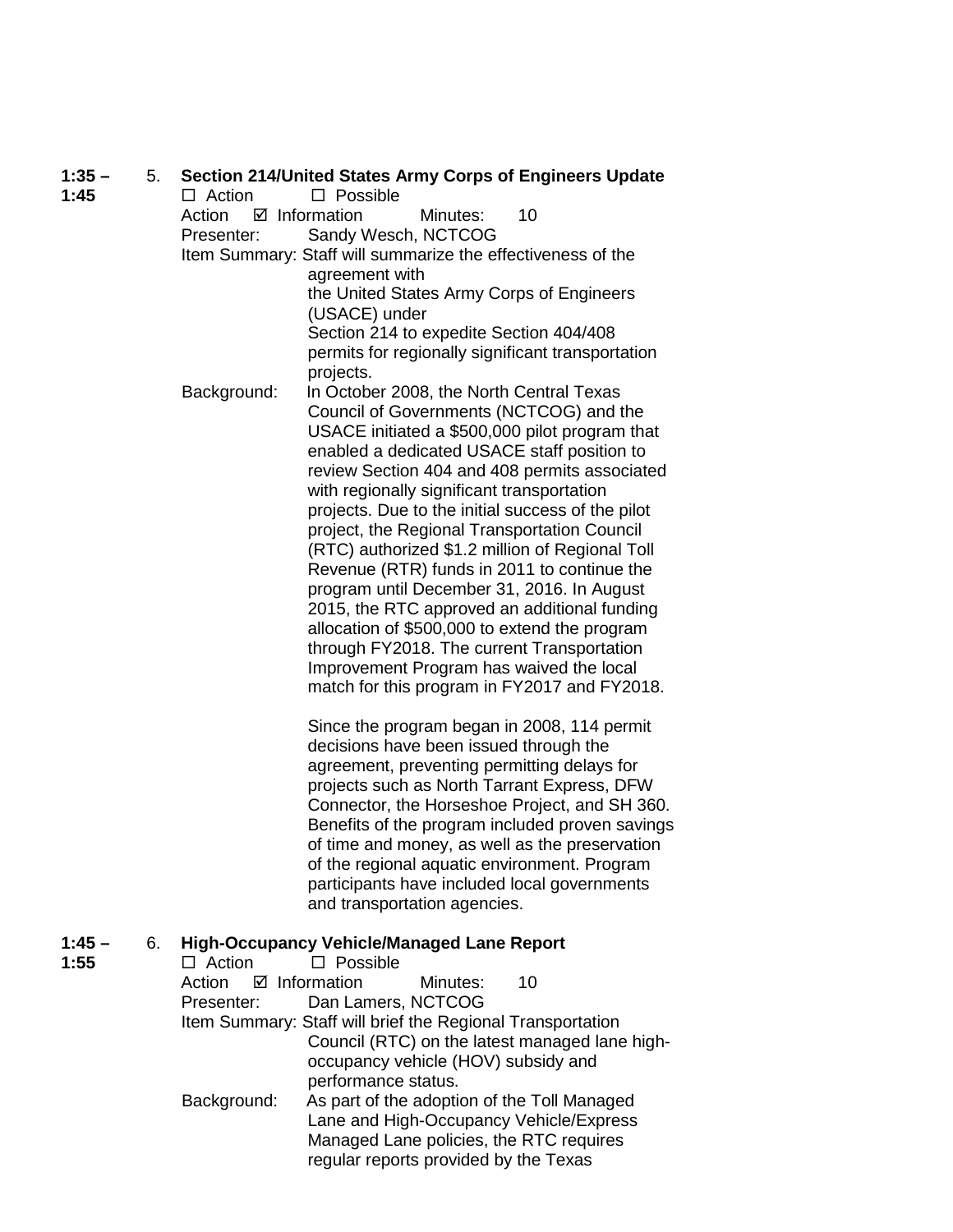Department of Transportation regarding performance of the managed lane facilities and the North Texas Tollway Authority regarding customer service demands. Staff will present an overview of the performance of the operational managed lanes in the region.

## **1:55 – 2:05** 7. **Unified Transportation Program Action by the Texas**

**Transportation Commission**<br>□ Action □ Possible  $\Box$  Possible Action **Ø** Information Minutes: 10 Presenter: Michael Morris, NCTCOG Item Summary: Regional Transportation Council Chair Ron Jensen, Secretary Gary Fickes, Michael Morris, and others attended the Texas Transportation Commission meeting on August 25, 2016. Staff will present information regarding action taken by the Texas Transportation Commission to approve the 2017 Unified Transportation Program. Background: With the passage of Proposition 1, Proposition 7, and new federal transportation legislation, the Texas Department of Transportation proposed funding allocations for the next 10 years of the Unified Transportation Program and approved allocations at the August 25, 2016, Commission meeting. These allocations could change when performance measures "test" the initial allocations. RTC Vice Chair Rob Franke requested additional information on the underlying principles under discussion. [Electronic Item 7](http://www.nctcog.org/trans/committees/rtc/2016/09Sept/Ref.Itm_7.rtc090816.pdf) contains additional information on this request.

## **2:05 – 2:15** 8. **Performance Measures Related to HB 20: Regional 10-Year Plan process for Informing the Unified Transportation Program**

| $\Box$ Action                     | $\Box$ Possible |                                         |                                                                 |
|-----------------------------------|-----------------|-----------------------------------------|-----------------------------------------------------------------|
| $\boxtimes$ Information<br>Action |                 | Minutes:                                | 10                                                              |
| Presenter:                        |                 | Michael Morris, NCTCOG                  |                                                                 |
|                                   |                 |                                         | Item Summary: Staff will discuss the Dallas-Fort Worth region's |
|                                   |                 |                                         | response to the House Bill 20 10-year planning                  |
|                                   | requirement.    |                                         |                                                                 |
| Background:                       |                 |                                         | House Bill 20 requires that regions develop a                   |
|                                   |                 |                                         | 10-year plan identifying major projects to be                   |
|                                   |                 |                                         | implemented over that time span. Given the                      |
|                                   |                 |                                         | availability of funds in FY2017-FY2027 and the                  |
|                                   |                 |                                         | fact that the Transportation Conformity of                      |
|                                   |                 | Mobility 2040 identifies projects to be |                                                                 |
|                                   |                 |                                         | implemented in 2017-2027 network, staff                         |
|                                   |                 |                                         | proposes to establish a 10-year timeframe                       |
|                                   |                 |                                         | starting in FY2017 and ending in FY2027. The                    |
|                                   |                 |                                         | <b>Regional Transportation Council and Texas</b>                |
|                                   |                 |                                         | Department of Transportation district engineers                 |
|                                   |                 |                                         | will need to approve projects. <b>Electronic Item 8</b>         |